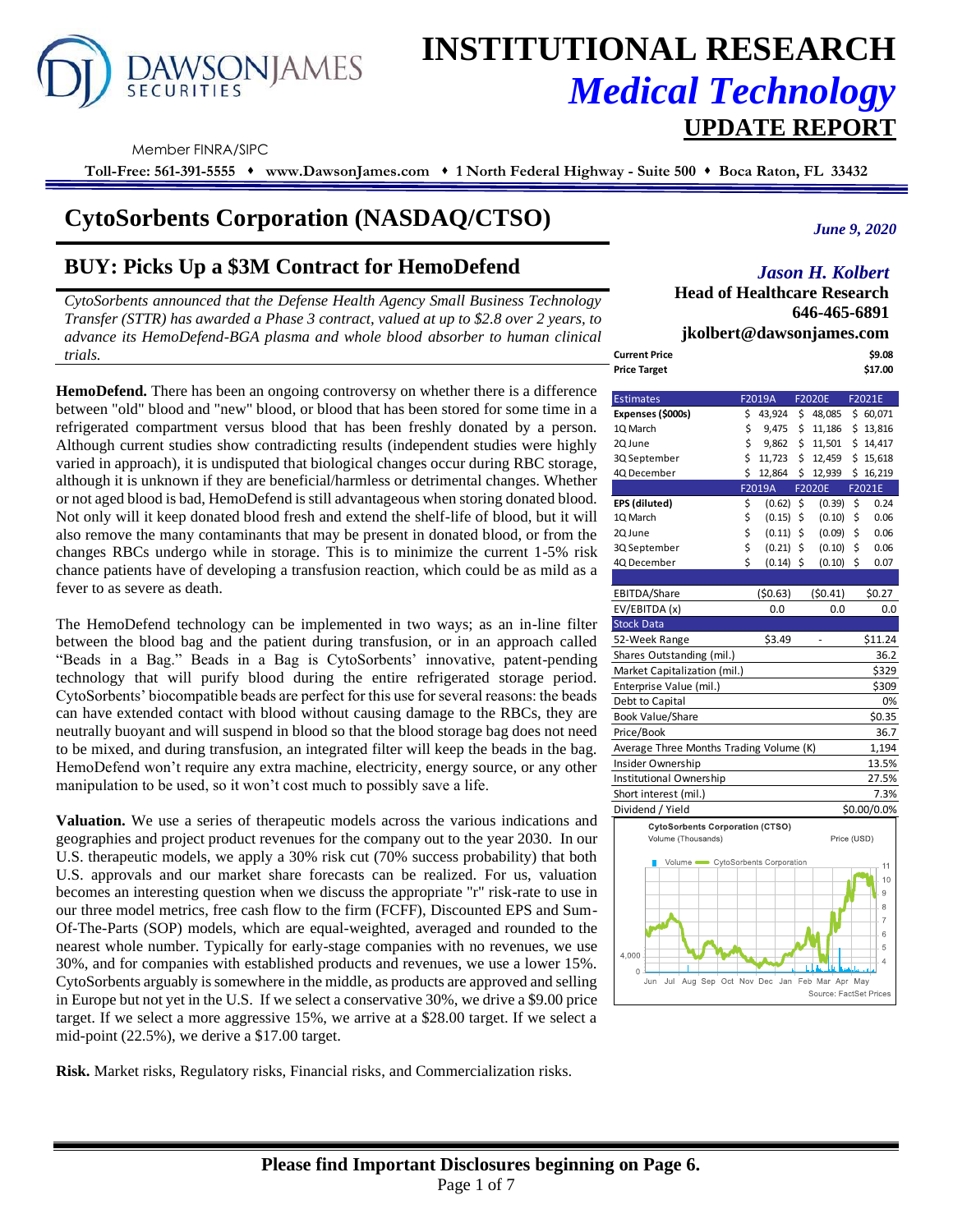

#### **Modeling Assumptions**

- 1. We assume continued steady growth for CytoSorb in the current key EU direct sales countries of Germany, Austria, and Switzerland.
- 2. We assume a selling price per cartridge of \$1,000 for direct sales and \$600 for distribution sales. We estimate that each patient will require an average of five units (CytoSorb cartridges) for sepsis treatment and three units for cardiac treatment.
- 3. We conservatively assume that CytoSorb can achieve a ten percent market share of the market in Germany, Austria and Switzerland, and 3% of the market in the rest of the EU by 2030.
- 4. Our model includes CytoSorb revenues in the U.S. for cardiac surgery and sepsis beginning in 2022 upon commercialization. To these revenues, we apply a 70% probability of success (or 30% risk cut).

#### **Exhibit 1. CytoSorb sepsis EU direct sales (Germany, Austria, and Switzerland)**

| CytoSorb - Direct Sales (Germany, Austria, Switzerland)    | 2018E       | 2019E       | 2020E          | 2021E       | 2022E       | 2023E       | 2024E       | 2025E       | 2026E       | 2027E       | 2028E       | 2029E       | 2030E       |
|------------------------------------------------------------|-------------|-------------|----------------|-------------|-------------|-------------|-------------|-------------|-------------|-------------|-------------|-------------|-------------|
| EU population                                              | 506,327,109 | 507.441.029 | 508,557,399    | 509.676.225 | 510.797.513 | 511.921.267 | 513.047.494 | 514.176.199 | 515,307,386 | 516.441.062 | 517.577.233 | 518,715,903 | 519,857,078 |
| Germany population                                         | 81.202.563  | 81.632.936  | 82.065.591     | 82,500,539  | 82.937.791  | 83,377,362  | 83.819.262  | 84.263.504  | 84.710.100  | 85.159.064  | 85.610.407  | 86.064.142  | 86.520.282  |
| Austria population                                         | 8,446.189   | 8.448.723   | 8.451.257      | 8.453.793   | 8.456.329   | 8.458.866   | 8.461.404   | 8.463.942   | 8,466,481   | 8.469.021   | 8.471.562   | 8.474.103   | 8.476.646   |
| Switzerland population                                     | 8.098.152   | 8,115,158   | 8.132.200      | 8.149.277   | 8.166.391   | 8,183,540   | 8,200,726   | 8.217.947   | 8.235.205   | 8.252.499   | 8,269,829   | 8.287.196   | 8.304.599   |
| Critical care population (Sepsis included)                 | 498,509     | 500,804     | 503.110        | 505.428     | 507.759     | 510,101     | 512.455     | 514.822     | 517,200     | 519,591     | 521,994     | 524,410     | 526,838     |
| Percent of patients with access to hospitals with Cytosorb | 50%         | 50%         | 50%            | 50%         | 50%         | 50%         | 50%         | 50%         | 50%         | 50%         | 50%         | 50%         | 50%         |
| <b>Total patients</b>                                      | 249.254.60  | 250.401.88  | 251.555.07     | 252.714.20  | 253,879.30  | 255.050.41  | 256,227.55  | 257.410.75  | 258,600,06  | 259.795.49  | 260.997.08  | 262.204.88  | 263,418.89  |
| Market penetration                                         | 1.2%        | 1.7%        | 1.8%           | 2.0%        | 3.0%        | 4.0%        | 5.0%        | 5.5%        | 6.0%        | 6.5%        | 7.0%        | 7.5%        | 8.0%        |
| Total addressable patients                                 | 2.991       | 4.257       | 4.528          | 5.054       | 7.616       | 10.202      | 12.811      | 14.158      | 15.516      | 16,887      | 18.270      | 19.665      | 21.074      |
| Estimated units per patient                                |             |             |                |             |             |             |             |             |             |             |             |             |             |
| Total filter needed                                        | 14.955      | 21.284      | 22.640         | 25.271      | 38.082      | 51.010      | 64.057      | 70.788      | 77,580      | 84.434      | 91.349      | 98.327      | 105,368     |
| Cost of therapy                                            | 1.030       | 1.041 S     | 1.051<br>- \$  | 1.062 S     | 1.072 S     | $1.083$ \$  | 1.094       | $1,105$ S   | $1.116$ \$  | 1.127 S     | $1.138$ S   | 1.149 S     | 1.161       |
| Change in price                                            | 1%          | 1%          | 1%             | 1%          | 1%          | 1%          | 1%          |             | 1%          | 1%          | 1%          | 1%          | 1%          |
| Revenue ('000)                                             | 15,408      | 22.148 S    | 23.795<br>- \$ | 26.826 S    | 40.829      | 55.237      | 70.058<br>- | 78.194 S    | 86,554      | 95.142 \$   | 103.964 S   | 113.024 \$  | 122,328     |
| Risk factor                                                |             |             |                |             |             |             |             |             |             |             |             |             |             |
| Total revenue ('000)                                       | 15,408 \$   | 22.148 \$   | 23.795 \$      | 26.826 S    | 40.829      | 55.237      | 70.058 \$   | 78.194 S    | 86.554 \$   | 95.142 \$   | 103.964 S   | 113,024 \$  | 122.328     |

*Source: Dawson James estimates*

#### **Exhibit 2. CytoSorb sepsis EU sales by distributorship (excluding Germany, Austria, and Switzerland)**

| CytoSorb - Direct Sales (Germany, Austria, Switzerland)    | 2018E         | 2019E       | 2020E         | 2021E       | 2022E       | 2023E       | 2024E       | 2025E       | 2026E       | 2027E       | 2028E       | 2029E       | 2030E       |
|------------------------------------------------------------|---------------|-------------|---------------|-------------|-------------|-------------|-------------|-------------|-------------|-------------|-------------|-------------|-------------|
| <b>EU</b> population                                       | 506.327.109   | 507.441.029 | 508,557,399   | 509.676.225 | 510.797.513 | 511.921.267 | 513.047.494 | 514.176.199 | 515.307.386 | 516.441.062 | 517.577.233 | 518,715,903 | 519,857,078 |
| Germany population                                         | 81.202.563    | 81.632.936  | 82.065.591    | 82,500,539  | 82.937.791  | 83.377.362  | 83,819,262  | 84.263.504  | 84,710,100  | 85,159,064  | 85.610.407  | 86.064.142  | 86,520,282  |
| Austria population                                         | 8.446.189     | 8,448.723   | 8.451.257     | 8.453.793   | 8,456,329   | 8,458,866   | 8,461,404   | 8.463.942   | 8.466.481   | 8,469,021   | 8.471.562   | 8.474.103   | 8,476,646   |
| <b>Switzerland population</b>                              | 8.098.152     | 8.115.158   | 8.132.200     | 8.149.277   | 8.166.391   | 8.183.540   | 8,200,726   | 8.217.947   | 8.235.205   | 8.252.499   | 8.269.829   | 8.287.196   | 8.304.599   |
| Critical care population (Sepsis included)                 | 498,509       | 500,804     | 503.110       | 505.428     | 507,759     | 510,101     | 512.455     | 514.822     | 517.200     | 519.591     | 521.994     | 524.410     | 526.838     |
| Percent of patients with access to hospitals with Cytosorb | 50%           | 50%         | 50%           | 50%         | 50%         | 50%         | 50%         | 50%         | 50%         | 50%         | 50%         | 50%         | 50%         |
| <b>Total patients</b>                                      | 249.254.60    | 250,401.88  | 251.555.07    | 252.714.20  | 253.879.30  | 255.050.41  | 256.227.55  | 257,410.75  | 258,600,06  | 259.795.49  | 260.997.08  | 262.204.88  | 263,418.89  |
| Market penetration                                         | 1.2%          | 1.7%        | 1.8%          | 2.0%        | 3.0%        | 4.0%        | 5.0%        | 5.5%        | 6.0%        | 6.5%        | 7.0%        | 7.5%        | 8.0%        |
| Total addressable patients                                 | 2.991         | 4.257       | 4.528         | 5.054       | 7.616       | 10.202      | 12.811      | 14.158      | 15,516      | 16.887      | 18.270      | 19,665      | 21.074      |
| Estimated units per patient                                |               |             |               |             | яf,         |             |             |             |             | 5.          |             |             |             |
| Total filter needed                                        | 14.955        | 21.284      | 22.640        | 25.271      | 38,082      | 51,010      | 64.057      | 70.788      | 77,580      | 84.434      | 91.349      | 98.327      | 105,368     |
| Cost of therapy                                            | 1.030         | 1.041       | 1.051         | 1.062 S     | 1.072 \$    | 1.083       | 1.094 S     | 1.105 S     | $1.116$ S   | $1,127$ \$  | 1.138 S     | 1.149 S     | 1.161       |
| Change in price                                            | 1%            | 1%          | 1%            | 1%          |             | 1%          |             | 1%          | 1%          | 1%          | 1%          | 1%          | 1%          |
| Revenue ('000)                                             | 15,408<br>- 5 | 22.148 \$   | 23.795<br>- 5 | 26.826 S    | 40.829      | 55.237      | 70.058 \$   | 78.194 S    | 86,554      | 95.142 \$   | 103.964 S   | 113.024 \$  | 122,328     |
| Risk factor                                                |               |             |               |             |             |             |             |             |             |             |             |             |             |
| Total revenue ('000)                                       | 15,408        | 22.148 \$   | 23.795 \$     | 26,826      | 40.829      | 55,237      | 70.058 \$   | 78.194 S    | 86.554 \$   | 95.142 \$   | 103,964 S   | 113.024 \$  | 122.328     |

*Source: Dawson James estimates*

#### **Exhibit 3. CytoSorb U.S. sales for cardiac surgery**

| Exhibit 3. CytoSorb U.S. sales for cardiac surgery |  |             |             |             |             |             |             |             |             |                |             |             |             |             |
|----------------------------------------------------|--|-------------|-------------|-------------|-------------|-------------|-------------|-------------|-------------|----------------|-------------|-------------|-------------|-------------|
| <b>CytoSorb Cardiac Surgery US</b>                 |  | 2018E       | 2019E       | 2020E       | 2021E       | 2022E       | 2023E       | 2024E       | 2025E       | 2026E          | 2027E       | 2028E       | 2029E       | 2030E       |
| <b>US population</b>                               |  | 327.296.502 | 329,587,577 | 331.894.690 | 334.217.953 | 336,557,479 | 338.913.381 | 341,285,775 | 343.674.775 | 346,080,499    | 348.503.062 | 350.942.583 | 353.399.182 | 355,872,976 |
| Cardiac surgery                                    |  | ,009,027    | 1,012,054   | 1.015.090   | 1.018.136   | 1.021.190   | 1.024.254   | 1.027.326   | 1.030.408   | 1.033.499      | 1,036,600   | 1,039,710   | 1.042.829   | 1.045.957   |
| Market penetration                                 |  |             |             |             | 0.0%        | 0.0%        | 0.3%        | 0.4%        | 0.5%        | 1.2%           | 1.2%        | 1.2%        | 1.2%        | 1.2%        |
| Total addressable patients                         |  |             |             |             |             |             | 3.073       | 4.109       | 5.152       | 12,402         | 12.439      | 12.477      | 12.514      | 12.551      |
| Estimated units per patient                        |  |             |             |             |             | $3^{\circ}$ |             | $\sim$      |             |                | $\sim$      |             | $\sim$      |             |
| Total filter needed                                |  |             |             |             |             |             | 9.218       | 12.328      | 15,456      | 37,206         | 37,318      | 37,430      | 37.542      | 37.654      |
| Cost of therapy                                    |  |             |             |             | 2.500 S     | 2.513 S     | 2.525       | 2.538 S     | 2.550 S     | 2.563 S        | 2.576 S     | 2.589 S     | 2.602 S     | 2.615       |
| Change in price                                    |  |             |             |             | 1%          | 1%          | 1%          | 1%          | 1%          | 1%             | 1%          | 1%          | 1%          | 1%          |
| Revenue ('000)                                     |  |             |             |             |             |             | 23,277      | 31.284 \$   | 39.419 S    | 95.364<br>- \$ | 96.128 \$   | 96.899 \$   | 97.675 \$   | 98,458      |
| Risk factor                                        |  |             |             |             | 30%         | 30%         | 30%         | 30%         | 30%         | 30%            | 30%         | 30%         | 30%         | 30%         |
| Total revenue ('000)                               |  |             |             |             |             |             | 16,294 \$   | 21,899 \$   | 27,593 \$   | 66,755 \$      | 67,290 \$   | 67,829 \$   | 68,373 \$   | 68,921      |

*Source: Dawson James estimates*

#### **Exhibit 4. CytoSorb EU sales for cardiac surgery**

| <b>Exhibit 4. CytoSorb EU sales for cardiac surgery</b> |  |                   |                   |                    |           |           |                    |           |           |           |                       |           |                |           |
|---------------------------------------------------------|--|-------------------|-------------------|--------------------|-----------|-----------|--------------------|-----------|-----------|-----------|-----------------------|-----------|----------------|-----------|
| <b>CytoSorb Cardiac Surgery EU</b>                      |  | 2018E             | 2019E             | 2020E              | 2021E     | 2022E     | 2023E              | 2024E     | 2025E     | 2026E     | 2027E                 | 2028E     | 2029E          | 2030E     |
| Cardiac surgery                                         |  | .509.018          | 1.512.036         | 1.515.060          | 1.518.090 | 1.521.126 | .524.169           | 1.527.217 | .530.271  | 1,533,332 | .536.399              | 1.539.471 | 1.542.550      | 1.545.635 |
| Market penetration                                      |  | 0.09%             | 0.1%              | 0.2%               | 0.3%      | 0.4%      | 0.5%               | 0.6%      | 0.7%      | 0.7%      | 0.7%                  | 0.7%      | 0.7%           | 0.7%      |
| Total addressable patients                              |  | 1,358             | 1.512             | 2.273              | 4.554     | 6.085     | 7,621              | 9.163     | 10.712    | 10.733    | 10,755                | 10.776    | 10.798         | 10,819    |
| Estimated units per patient                             |  | $\sim$            |                   |                    |           | . .       | $\sim$             | $\sim$    |           | $\sim$    | $\sim$ $\blacksquare$ |           |                |           |
| Total filter needed                                     |  | 4.074             | 4.536             | 6,818              | 13,663    | 18.254    | 22,863             | 27,490    | 32.136    | 32,200    | 32,264                | 32.329    | 32.394         | 32,458    |
| Cost of therapy                                         |  | 500               | 500               | 500 \$             | 503       | 505 \$    | 508                | 510 S     | 513 S     | 515 \$    | 518 S                 | 520       | 523 \$         | 526       |
| Change in price                                         |  | 0%                | 0%                | 1%                 | 1%        | 1%        | 1%                 |           | 1%        | 1%        | 1%                    | 1%        | 1%             | 1%        |
| Revenue ('000)                                          |  | 2.037             | 2.268 S           | 3.409              | 6,866     | 9.218     | 11,604             | 14.022 \$ | 16.474 S  | 16,589 \$ | 16.705                | 16.822 S  | 16,940<br>- \$ | 17,059    |
| Risk factor                                             |  |                   |                   |                    |           |           |                    |           |           |           |                       |           |                |           |
| Total revenue ('000)                                    |  | $2037$ $\epsilon$ | 2268 <sup>2</sup> | $3.409$ $\epsilon$ | 8888      | 9.218     | $11604$ $\epsilon$ | 140225    | 16.474 \$ | 16589 \$  | 16.705 \$             | 16822 \$  | 16,940         | 17059     |

*Source: Dawson James estimates*

#### **Exhibit 5. CytoSorb U.S. sales for sepsis**

| <b>Exhibit 5. CytoSorb U.S. sales for sepsis</b> |  |             |             |             |             |             |             |             |             |             |             |             |             |             |
|--------------------------------------------------|--|-------------|-------------|-------------|-------------|-------------|-------------|-------------|-------------|-------------|-------------|-------------|-------------|-------------|
| <b>US population</b>                             |  | 327.296.502 | 329.587.577 | 331.894.690 | 334.217.953 | 336,557,479 | 338.913.381 | 341.285.775 | 343.674.775 | 346,080,499 | 348.503.062 | 350.942.583 | 353.399.182 | 355,872,976 |
| Severe sepsis patients                           |  | 981,890     | 988,763     | 995,684     | 1,002,654   | 1.009.672   | 1,016,740   | 1,023,857   | 1.031.024   | 1.038.241   | 1.045.509   | 1,052,828   | 1.060.198   | 1.067.619   |
| Market penetration                               |  |             |             |             | 0.1%        | 0.2%        | 0.5%        | 1.0%        | 2.0%        | 2.1%        | 2.3%        | 2.5%        | 2.7%        | 3.0%        |
| Total addressable patients                       |  |             |             |             | 1.003       | 2.019       | 5,084       | 10,239      | 20,620      | 21,803      | 24.047      | 26,321      | 28,625      | 32.029      |
| Estimated units per patient                      |  |             |             |             |             |             |             |             |             |             |             |             |             |             |
| Total filter needed                              |  |             |             |             | 5.013       | 10.097      | 25.419      | 51.193      | 103.102     | 109,015     | 120.234     | 131,603     | 143.127     | 160.143     |
| Cost of therapy                                  |  |             |             |             | 2.500 S     | 2.525       | 2.550       | $2.576$ \$  | 2.602 S     | 2.628 S     | 2.654 S     | 2.680 S     | 2.707 \$    | 2.734       |
| Change in price                                  |  |             |             |             | 1%          | 1%          | 1%          |             |             | 1%          | 1%          | 1%          | 1%          | 1%          |
| Revenue ('000)                                   |  |             |             |             | $12.533$ S  | 25.494 S    | 64.824 S    | 131.860     | 268.222 S   | 286,441 S   | 319,076 S   | 352.742 S   | 387.464 S   | 437.865     |
| Risk factor                                      |  |             |             |             | 30%         | 30%         | 30%         | 30%         | 30%         | 30%         | 30%         | 30%         | 30%         | 30%         |
| Total revenue ('000)                             |  |             |             |             | 8.773 S     | 17,846      | 45.376 \$   | 92.302      | 187,755 \$  | 200,508 \$  | 223.353     | 246.919 S   | 271.225 \$  | 306.505     |

*Source: Dawson James estimates*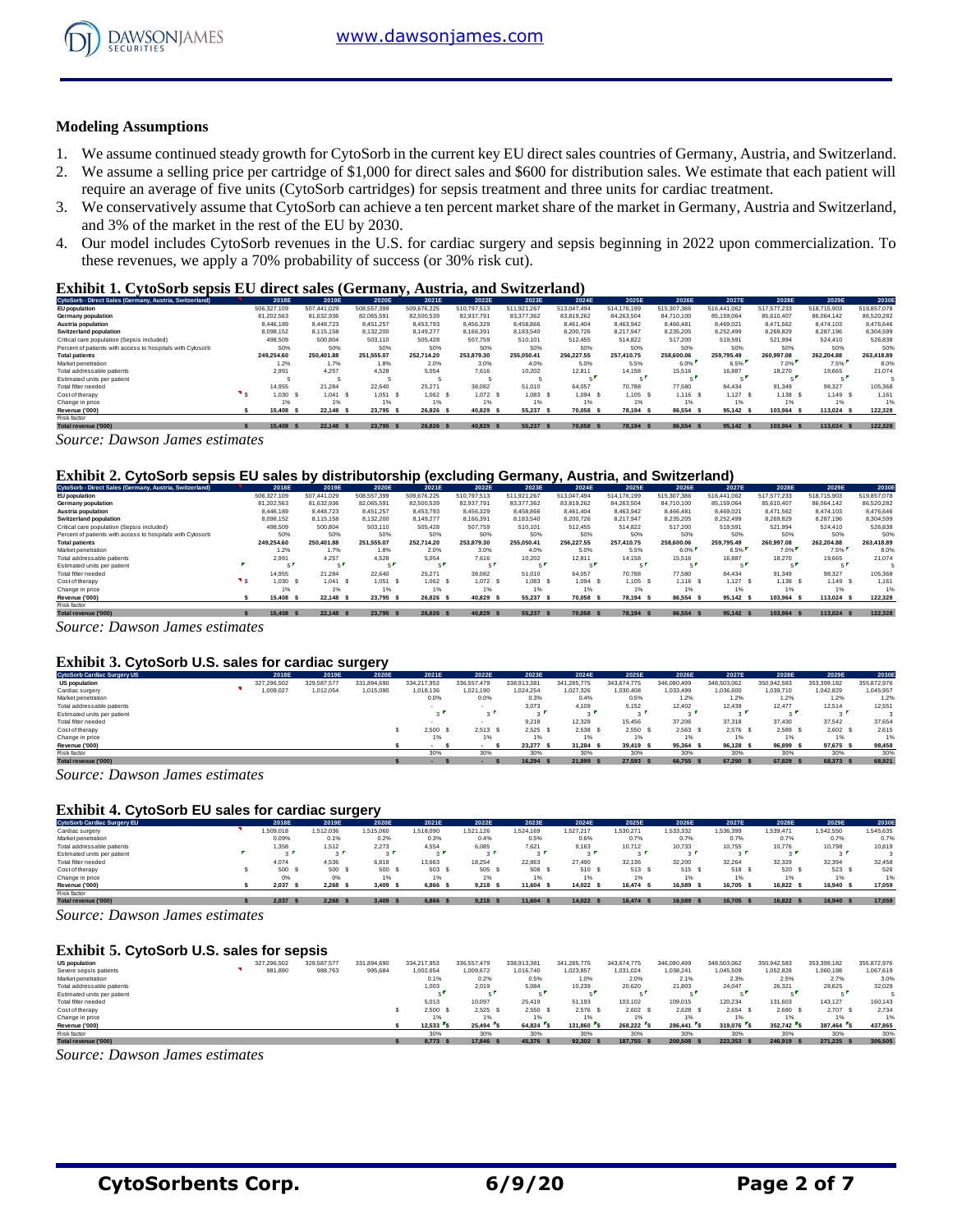

**Valuation.** We use a series of therapeutic models across the various indications and geographies and project product revenues for the company out to the year 2030. In our U.S. therapeutic models, we apply a 30% risk cut (70% success probability) that both U.S. approvals and our market share forecasts can be realized. For us, valuation becomes an interesting question when we discuss the appropriate "r" risk-rate to use in our three model metrics, free cash flow to the firm (FCFF), Discounted EPS and Sum-Of-The-Parts (SOP) models, which are equal-weighted, averaged and rounded to the nearest whole number. Typically for early-stage companies with no revenues, we use 30%, and for companies with established products and revenues, we use a lower 15%. CytoSorbents arguably is somewhere in the middle, as products are approved and selling in Europe but not yet in the U.S. If we select a conservative 30%, we drive a \$9.00 price target. If we select a more aggressive 15%, we arrive at a \$28.00 target. If we select a mid-point (22.5%), we derive a \$17.00 target. Given their unique position of approval in Europe, established proof of concept, and a product that works, we select the a 917.00 dage. Given then dingthe position of approval in Ediope,<br>mid-point of 22.5% and set our target for CytoSorbents at \$17.00.<br>**Exhibit 6. FCFF Model**<br>Price Target \$ 17<br>Price Target \$ 17

#### **Exhibit 6. FCFF Model**

| $\frac{1}{2}$ and $\frac{1}{2}$ and $\frac{1}{2}$ and $\frac{1}{2}$ are $\frac{1}{2}$ and $\frac{1}{2}$ and $\frac{1}{2}$ are $\frac{1}{2}$ and $\frac{1}{2}$ are $\frac{1}{2}$ and $\frac{1}{2}$ are $\frac{1}{2}$ and $\frac{1}{2}$ are $\frac{1}{2}$ and $\frac{1}{2}$ are $\frac{1}{2}$ a |                      |           |           |        |                          |         |                          |                          |          |          |         |                          |         |  |
|-----------------------------------------------------------------------------------------------------------------------------------------------------------------------------------------------------------------------------------------------------------------------------------------------|----------------------|-----------|-----------|--------|--------------------------|---------|--------------------------|--------------------------|----------|----------|---------|--------------------------|---------|--|
| <b>Exhibit 6. FCFF Model</b><br>17<br>Average \$                                                                                                                                                                                                                                              |                      |           |           |        |                          |         |                          |                          |          |          |         |                          |         |  |
| 17<br>Price Target \$<br>Year<br>2020                                                                                                                                                                                                                                                         |                      |           |           |        |                          |         |                          |                          |          |          |         |                          |         |  |
| DCF Valuation Using FCF (mln):                                                                                                                                                                                                                                                                |                      |           |           |        |                          |         |                          |                          |          |          |         |                          |         |  |
| units ('000)                                                                                                                                                                                                                                                                                  | 2018A                | 2019A     | 2020E     | 2021E  | 2022E                    | 2023E   | 2024E                    | 2025E                    | 2026E    | 2027E    | 2028E   | 2029E                    | 2030E   |  |
| EBIT                                                                                                                                                                                                                                                                                          | (17, 830)            | (20, 358) | (13,926)  | 9,301  | 32,034                   | 83,013  | 147,875                  | 252,067                  | 315,248  | 356,152  | 386,456 | 405,408                  | 401,536 |  |
| <b>Tax Rate</b>                                                                                                                                                                                                                                                                               | 0%                   | 5%        | 8%        | 10%    | 12%                      | 15%     | 18%                      | 21%                      | 24%      | 28%      | 33%     | 33%                      | 33%     |  |
| EBIT (1-t)                                                                                                                                                                                                                                                                                    | (17, 830)            | (19, 340) | (12, 812) | 8,371  | 28,190                   | 70,561  | 121,257                  | 199,133                  | 239,589  | 256,429  | 258,926 | 271,623                  | 269,029 |  |
| CapEx                                                                                                                                                                                                                                                                                         | (493)                | (698)     | (768)     | (845)  | (929)                    | (1,022) | (1, 124)                 | (1, 237)                 | (1, 361) | (1, 497) | (1,646) | (1, 811)                 | (1,992) |  |
| Depreciation                                                                                                                                                                                                                                                                                  | 391                  | 582       | $\sim$    | $\sim$ | $\overline{\phantom{a}}$ | $\sim$  | $\overline{\phantom{a}}$ | $\overline{\phantom{a}}$ | $\sim$   | $\sim$   | ٠       | $\overline{\phantom{a}}$ | ٠       |  |
| Change in NWC                                                                                                                                                                                                                                                                                 |                      |           |           |        |                          |         |                          |                          |          |          |         |                          |         |  |
| <b>FCF</b>                                                                                                                                                                                                                                                                                    | (17, 932)            | (19, 457) | (13,580)  | 7,526  | 27,261                   | 69,539  | 120,133                  | 197,896                  | 238,228  | 254,933  | 257,279 | 269,812                  | 267,037 |  |
| PV of FCF                                                                                                                                                                                                                                                                                     | (26, 910)            | (23, 834) | (13,580)  | 6,144  | 18,166                   | 37,828  | 53,348                   | 71,739                   | 70,498   | 61,585   | 50,736  | 43,435                   | 35,092  |  |
| Discount Rate<br>Long Term Growth Rate                                                                                                                                                                                                                                                        | 22.5%<br>1%          |           |           |        |                          |         |                          |                          |          |          |         |                          |         |  |
| <b>Terminal Cash Flow</b><br>Terminal Value YE2030                                                                                                                                                                                                                                            | 1,254,453<br>164,852 |           |           |        |                          |         |                          |                          |          |          |         |                          |         |  |
| <b>NPV</b><br>NPV-Debt                                                                                                                                                                                                                                                                        | 599,843              |           |           |        |                          |         |                          |                          |          |          |         |                          |         |  |
| Shares out ('000)<br>NPV Per Share                                                                                                                                                                                                                                                            | 35,420<br>17         | 2030E     |           |        |                          |         |                          |                          |          |          |         |                          |         |  |
| Source: Dawson James estimates                                                                                                                                                                                                                                                                |                      |           |           |        |                          |         |                          |                          |          |          |         |                          |         |  |

#### *Source: Dawson James estimates*

#### **Exhibit 7. Discounted EPS Model**

| <b>Current Year</b>               | 2020            |
|-----------------------------------|-----------------|
| Year of EPS                       | 2030            |
| <b>Earnings Multiple</b>          | 15 <sub>1</sub> |
| <b>Discount Factor</b>            | 22.5%           |
| <b>Selected Year EPS</b>          | 7.60            |
| <b>NPV</b>                        | 14.97           |
| 0-11-12-12-12-12-12-12-12-12-12-2 |                 |

| Current Year                   | 2020  |                 |       |        | Discount Rate and Earnings Multiple Varies, Year is Constant |       |       |       |       |
|--------------------------------|-------|-----------------|-------|--------|--------------------------------------------------------------|-------|-------|-------|-------|
| Year of EPS                    | 2030  |                 |       |        |                                                              |       |       |       |       |
| Earnings Multiple              | 15    |                 | 14.97 | 5%     | 10%                                                          | 15%   | 20%   | 25%   | 30%   |
| Discount Factor                | 22.5% | Earnings        |       | 0.00   | 0.00                                                         | 0.00  | 0.00  | 0.00  | 0.00  |
| Selected Year EPS              | 7.60  | <b>Multiple</b> |       | 23.31  | 14.64                                                        | 9.39  | 6.13  | 4.08  | 2.75  |
| <b>NPV</b>                     | 14.97 |                 | 10    | 46.63  | 29.28                                                        | 18.77 | 12.27 | 8.16  | 5.51  |
| Source: Dawson James estimates |       |                 | 15    | 69.94  | 43.92                                                        | 28.16 | 18.40 | 12.23 | 8.26  |
|                                |       |                 | 20    | 93.26  | 58.57                                                        | 37.55 | 24.53 | 16.31 | 11.02 |
|                                |       |                 | 25    | 116.57 | 73.21                                                        | 46.94 | 30.67 | 20.39 | 13.77 |
|                                |       |                 | 30    | 139.89 | 87.85                                                        | 56.32 | 36.80 | 24.47 | 16.53 |
|                                |       |                 | 35    | 163.20 | 102.49                                                       | 65.71 | 42.93 | 28.54 | 19.28 |

 *Source: Dawson James estimates*

#### **Exhibit 8. Sum of the Parts Model**

| <b>CytoSorbents</b>                       | LT Gr | <b>Discount Rate</b> | Yrs to Mkt     | % Success | Peak Sales<br>(MMs) | Term Val |
|-------------------------------------------|-------|----------------------|----------------|-----------|---------------------|----------|
| <b>CytoSorb - Sepsis Direct Sales(EU)</b> | 1%    | 22.5%                | $\overline{0}$ | 70%       | \$151               | \$701    |
| <b>INPV</b>                               |       |                      |                |           |                     | \$8      |
| <b>CytoSorb - Sepsis Distributor (EU)</b> | 1%    | 22.5%                | $\overline{0}$ | 70%       | \$88                | \$408    |
| <b>INPV</b>                               |       |                      |                |           |                     | \$4      |
| <b>CytoSorb (Cardiac surgery US)</b>      | 1%    | 22.5%                | 2              | 50%       | \$68                | \$318    |
| <b>NPV</b>                                |       |                      |                |           |                     | \$1.65   |
| <b>CytoSorb (Cardiac surgery EU)</b>      | 1%    | 22.5%                | $\theta$       | 70%       | \$17                | \$79     |
| <b>INPV</b>                               |       |                      |                |           |                     | \$0.9    |
| <b>CytoSorb (Sepsis US)</b>               | 1%    | 22.5%                | $\overline{4}$ | 50%       | \$271               | \$1,262  |
| <b>NPV</b>                                |       |                      |                |           |                     | \$4.3    |
| Net Margin                                |       |                      |                |           |                     | 55%      |
| MM Shrs OS (2030E)                        |       |                      |                |           |                     | 35       |
| Total                                     |       |                      |                |           |                     | \$19     |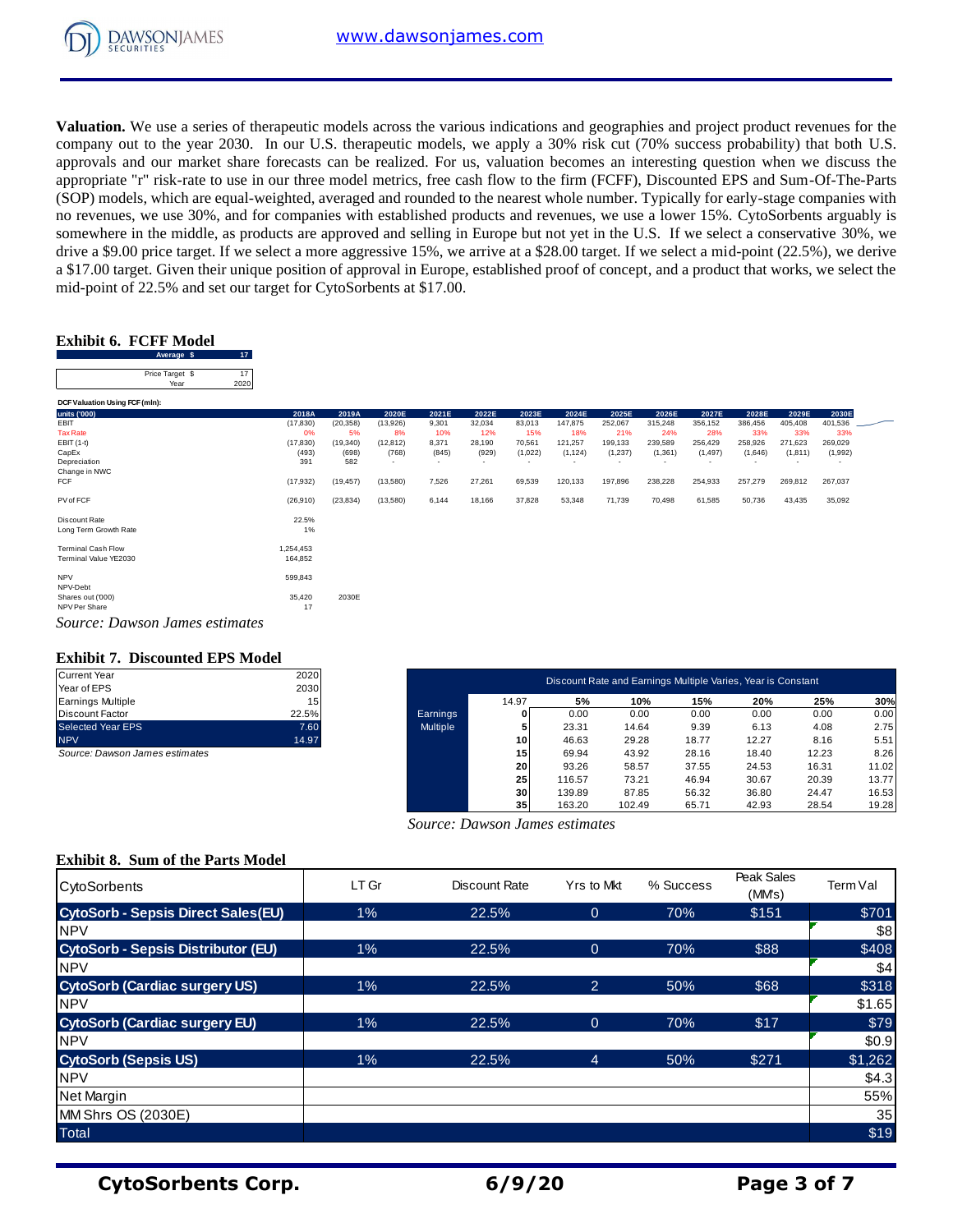

*Source: Dawson James estimates*

#### **Risk Analysis**

**Market Share Risk:** CytoSorbents' potential inability to further grow product sales in the EU will hinder its profitability as more capital is invested in clinical trials to bring CytoSorb to the U.S. market. The company's product represents a new treatment for critical care patients that may take longer for adoption than predicted.

**Regulatory Risk:** There may be certain regulatory risks related to CytoSorb approval in the U.S.

**Commercial Risk:** There is no guarantee that the company will be able to develop and expand sales operations to offset research and development costs. Delays in U.S. commercialization will be negatively reflected in its valuation.

**Financial Risk:** The company should be expected to raise capital in the near term. We assume a raise and dilution, but there is no guarantee that market conditions will be favorable.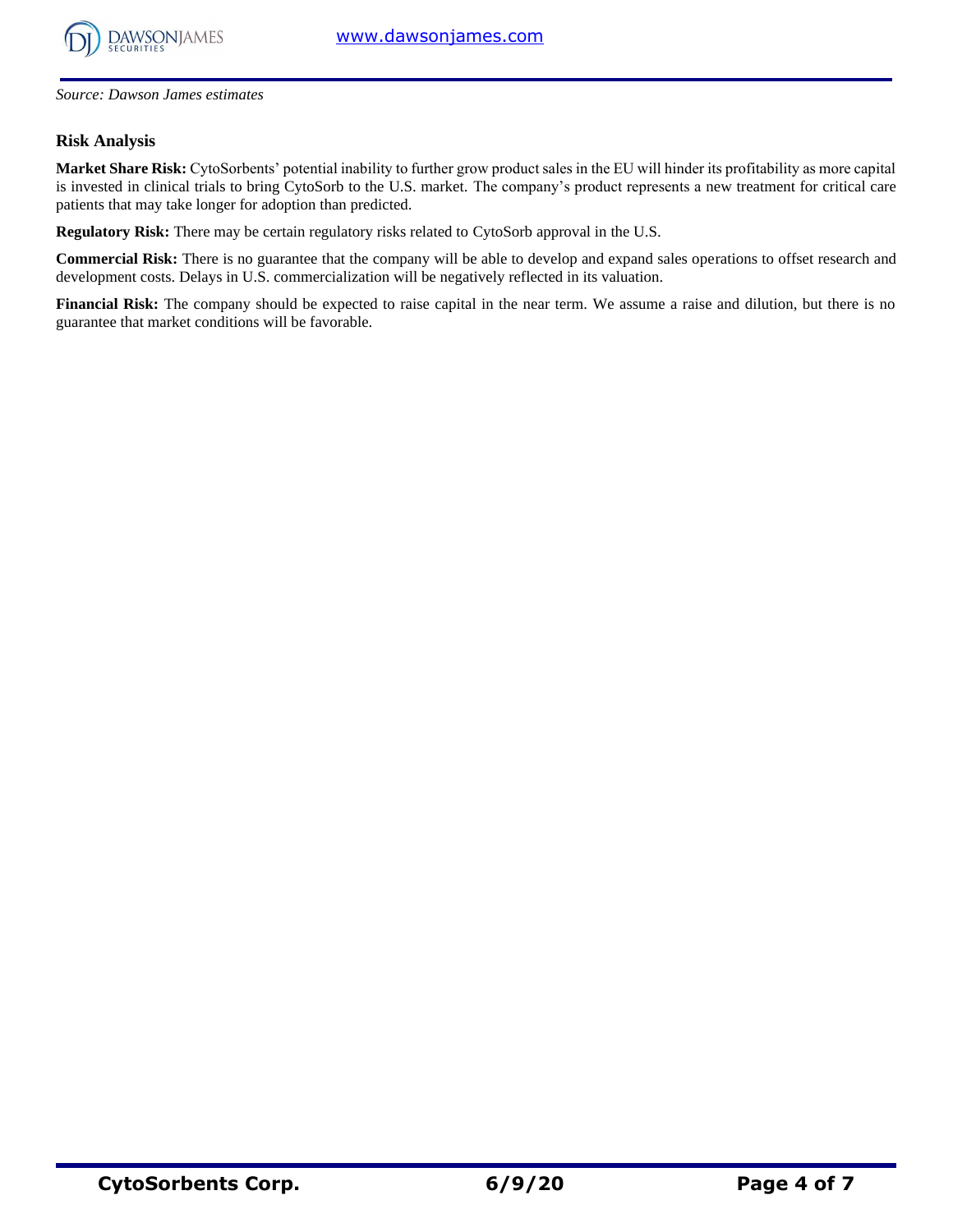

#### **Exhibit 9. Income Statement**

| <b>Exhibit 9. Income Statement</b>                                                                                                                                                               |               |              |               |               |                       |                       |                       |                       |                          |                          |                                  |                                  |                                   |                                       |                                    |                                               |                                                |                                                |                                                 |                                                  |                                                  |                                                  |                                                  |                                                  |
|--------------------------------------------------------------------------------------------------------------------------------------------------------------------------------------------------|---------------|--------------|---------------|---------------|-----------------------|-----------------------|-----------------------|-----------------------|--------------------------|--------------------------|----------------------------------|----------------------------------|-----------------------------------|---------------------------------------|------------------------------------|-----------------------------------------------|------------------------------------------------|------------------------------------------------|-------------------------------------------------|--------------------------------------------------|--------------------------------------------------|--------------------------------------------------|--------------------------------------------------|--------------------------------------------------|
| CTSO.: Income Statement (\$000)                                                                                                                                                                  |               |              |               |               |                       |                       |                       |                       |                          |                          |                                  |                                  |                                   |                                       |                                    |                                               |                                                |                                                |                                                 |                                                  |                                                  |                                                  |                                                  |                                                  |
| .: YE December 31                                                                                                                                                                                | 1019A         | 2019A        | 3019A         | 4019A         | 2019A                 | 1020A                 | 2020E                 | 3020E                 | 4020E                    | 2020E                    | 1021E                            | 2021E                            | 3021E                             | 4021E                                 | 2021E                              | 2022E                                         | 2023E                                          | 2024E                                          | 2025E                                           | 2026E                                            | 2027E                                            | 2028E                                            | 2029E                                            | 2030E                                            |
| Revenue:<br>CytoSorb Direct Sales (Germany, Austria, Switzerland)<br>CytoSorb Distributor (Rest of EU)<br>CytoSorb (Cardiac surgery EU)<br>CytoSorb (Cardiac surgery US)<br>CytoSorb (sepsis US) | 4.576         | 5,850        | 5,728         | 6.612         | 22,766                | 5,050<br>2,350<br>710 | 5.160<br>2,304<br>720 | 5,590<br>2,497<br>780 | 5,805<br>2,593<br>810    | 21,500<br>9,602<br>3,000 | 9.255<br>3,067<br>1,579<br>2.018 | 9,657<br>3,201<br>1,648<br>2,106 | 10,462<br>3,467<br>1,785<br>2,281 | 10,865<br>3,60<br>1,854<br>٠<br>2,369 | 40,239<br>13,336<br>6,866<br>8,773 | 54,439<br>21,587<br>9,218<br>$\sim$<br>17,846 | 69,046<br>27,297<br>11,604<br>16,294<br>45.376 | 84,070<br>41,422<br>14,022<br>21,899<br>92,302 | 99,520<br>55,871<br>16,474<br>27,593<br>187,755 | 115,405<br>70,651<br>16,589<br>66,755<br>200,508 | 131,735<br>85,766<br>16,705<br>67,290<br>223,353 | 148,520<br>86,763<br>16,822<br>67,829<br>246,919 | 150,699<br>87,771<br>16,940<br>68,373<br>271,225 | 150,699<br>87,771<br>16,940<br>68,373<br>271,225 |
| VetResQ                                                                                                                                                                                          |               |              |               |               |                       | 45                    | 36                    | 39                    | $\Delta$ 1               | 150                      | 36                               | 38                               | 41                                | 4 <sup>′</sup>                        | 158                                | 165                                           | 174                                            | 182                                            | 191                                             |                                                  |                                                  |                                                  |                                                  |                                                  |
| Other Sales                                                                                                                                                                                      |               |              |               |               |                       |                       |                       |                       |                          |                          |                                  |                                  |                                   |                                       |                                    |                                               |                                                |                                                |                                                 |                                                  |                                                  |                                                  |                                                  |                                                  |
| <b>Total Product Sales</b>                                                                                                                                                                       | 4.576         | 5.850        | 5.728         | 6.612         | 22.766                | 8.155                 | 8.220                 | 8.906                 | 9.248                    | 34.252                   | 15.956                           | 16.649                           | 18.037                            | 18.730                                | 69.372                             | 103.255                                       | 169.790                                        | 253.897                                        | 387.404                                         | 469,908                                          | 524.849                                          | 566.853                                          | 595.008                                          | 595,008                                          |
| Royalty (HemoDefend US)                                                                                                                                                                          |               |              |               |               |                       |                       |                       |                       | $\overline{\phantom{a}}$ | $\overline{\phantom{a}}$ |                                  |                                  |                                   |                                       |                                    | ٠                                             |                                                |                                                |                                                 |                                                  |                                                  |                                                  |                                                  |                                                  |
| Grant revenue                                                                                                                                                                                    | 615           | 382          | 367           | 820           | 2.184                 | 551                   |                       |                       |                          | 551                      |                                  |                                  |                                   |                                       |                                    | ٠                                             |                                                |                                                |                                                 |                                                  |                                                  |                                                  |                                                  |                                                  |
| Other revenue                                                                                                                                                                                    |               |              |               |               |                       |                       |                       |                       | $\overline{\phantom{a}}$ | $\overline{\phantom{a}}$ |                                  |                                  |                                   | $\overline{\phantom{a}}$              |                                    | $\sim$                                        |                                                |                                                |                                                 | ٠                                                |                                                  |                                                  |                                                  |                                                  |
| <b>Total Revenue</b>                                                                                                                                                                             | 5.191         | 6.232        | 6.095         | 7.432         | 24.950                | 8.706                 | 8.220                 | 8.906                 | 9.248                    | 34.803                   | 15.956                           | 16,649                           | 18.037                            | 18.730                                | 69.372                             | 103.255                                       | 169,790                                        | 253.897                                        | 387.404                                         | 469.908                                          | 524.849                                          | 566,853                                          | 595,008                                          | 595.008                                          |
| <b>Expenses:</b>                                                                                                                                                                                 |               |              |               |               |                       |                       |                       |                       |                          |                          |                                  |                                  |                                   |                                       |                                    |                                               |                                                |                                                |                                                 |                                                  |                                                  |                                                  |                                                  |                                                  |
| Costs of Goods Sold<br>%COG                                                                                                                                                                      | 1.738<br>38%  | 1.834<br>29% | 1,696<br>25%  | 2.096<br>25%  | 7.364<br>$25^{\circ}$ | 2.385<br>29%          | 1.644<br>20%          | 1.781<br>20%          | 1,850<br>20%             | 7.660<br>209             | 3.191<br>20%                     | 3.330<br>20%                     | 3.607<br>20%                      | 3.746<br>20%                          | 13,874<br>20 <sup>o</sup>          | 20,651<br>20%                                 | 33,958<br>20%                                  | 50,779<br>20%                                  | 77,481<br>-20%                                  | 93,982<br>-20%                                   | 104.970<br>-209                                  | 113,371<br><b>20%</b>                            | 119,002<br>20%                                   | 119,002<br>20%                                   |
| Research and Development<br>%R&D                                                                                                                                                                 | 2.418<br>53%  | 2.930<br>50% | 3,185<br>56%  | 3,559<br>54%  | 12.092<br>539         | 1,965<br>24%          | 3,192<br>39%          | 3,458<br>39%          | 3,591<br>399             | 13,301<br>399            | 3,365<br>21%                     | 3.512<br>21%                     | 3,804<br>21%                      | 3,950<br>219                          | 14,631<br>21%                      | 16,094<br>16%                                 | 17,704<br>10%                                  | 19,474<br>-89                                  | 21,422                                          | 23,564<br>-59                                    | 25,920<br>.59                                    | 28,512                                           | 31,364<br>-5%                                    | 34,500<br>6                                      |
| Selling, General and Administrative<br>%SG&A                                                                                                                                                     | 4.758<br>104% | 4,506<br>77% | 6.108<br>107% | 6.634<br>100% | 22,006<br>97%         | 6,317<br>77%          | 6.074<br>74%          | 6,580<br>74%          | 6.833<br>749             | 25.307<br>74%            | 6.694<br>42%                     | 6,985<br>42%                     | 7.567<br>42%                      | 7.858<br>429                          | 29,103<br>429                      | 32.013<br>319                                 | 32.653<br>199                                  | 33,307<br>139                                  | 33,973                                          | 34,652<br>-79                                    | 35.345                                           | 36.052                                           | 36,773<br>6%                                     | 37,509<br>6                                      |
| Legal, financial and other counseling                                                                                                                                                            | 561           | 592          | 733           | 576           | 2.462                 | 519                   | 591                   | 640                   | 665                      | 2.462                    | 566                              | 591                              | 640                               | 665                                   | 2.462                              | 2.462                                         | 2.462                                          | 2.462                                          | 2.462                                           | 2.462                                            | 2.462                                            | 2.462                                            | 2.462                                            | 2,462                                            |
| <b>Total Expenses</b>                                                                                                                                                                            | 9.475         | 9.862        | 11.723        | 12.864        | 43.924                | 11.186                | 11.501                | 12.459                | 12.939                   | 48.730                   | 13.816                           | 14.417                           | 15.618                            | 16,219                                | 60.071                             | 71.221                                        | 86.777                                         | 106.022                                        | 135.337                                         | 154.660                                          | 168.697                                          | 180.397                                          | 189,600                                          | 193,472                                          |
| Operating Income (Loss)                                                                                                                                                                          | (4.284)       | (3,630)      | (5,628)       | (5, 432)      | (18, 974)             | (2,480)               | (3.280)               | (3,554)               | (3.690)                  | (13,926)                 | 2.139                            | 2.232                            | 2.418                             | 2,511                                 | 9.301                              | 32,034                                        | 83,013                                         | 147.875                                        | 252,067                                         | 315.248                                          | 356.152                                          | 386,456                                          | 405.408                                          | 401,536                                          |
| Interest income (expense), net                                                                                                                                                                   | (205)         | (214)        | (302)         |               |                       |                       |                       |                       |                          |                          |                                  |                                  |                                   |                                       |                                    |                                               |                                                |                                                |                                                 |                                                  |                                                  |                                                  |                                                  |                                                  |
| Gain (loss) on foreign currency transactions                                                                                                                                                     | (393)         | 297          | (956)         | (332)         | (1, 384)              | (668)                 |                       |                       |                          |                          |                                  |                                  |                                   |                                       |                                    |                                               |                                                |                                                |                                                 |                                                  |                                                  |                                                  |                                                  |                                                  |
| Change in warrant liability                                                                                                                                                                      |               |              |               |               |                       | (306)                 |                       |                       |                          |                          |                                  |                                  |                                   |                                       |                                    |                                               |                                                |                                                |                                                 |                                                  |                                                  |                                                  |                                                  |                                                  |
| Other income (expense), net                                                                                                                                                                      |               |              |               |               |                       |                       |                       |                       |                          |                          |                                  |                                  |                                   |                                       |                                    |                                               |                                                |                                                |                                                 |                                                  |                                                  |                                                  |                                                  |                                                  |
| <b>Total Other Income</b>                                                                                                                                                                        | (598)         | 83           | (1,258)       | (332)         | (1, 384)              | (974)                 |                       |                       |                          |                          |                                  |                                  |                                   |                                       |                                    |                                               |                                                |                                                |                                                 |                                                  |                                                  |                                                  |                                                  |                                                  |
| <b>Pretax Income</b>                                                                                                                                                                             | (4.882)       | (3,547)      | (6.886)       | (5,764)       | (20.358)              | (3, 454)              | (3.280)               | (3.554)               | (3.690)                  | (13,926)                 | 2.139                            | 2.232                            | 2.418                             | 2,511                                 | 9.301                              | 32,034                                        | 83,013                                         | 147.875                                        | 252,067                                         | 315,248                                          | 356,152                                          | 386.456                                          | 405.408                                          | 401.536                                          |
|                                                                                                                                                                                                  |               |              |               |               |                       |                       |                       |                       |                          |                          |                                  |                                  |                                   |                                       |                                    |                                               |                                                |                                                |                                                 |                                                  |                                                  |                                                  |                                                  |                                                  |
| Income Tax Benefit (Provision)                                                                                                                                                                   |               |              |               | 1,092         | 1,092                 |                       | (262)                 | (284)                 | (295                     | (1, 114)                 | 214                              | 223                              | 242                               | 251                                   | 930                                | 3,844                                         | 12,452                                         | 26,617                                         | 52,934                                          | 75,660                                           | 99,723                                           | 127,531                                          | 133,784                                          | 132,507                                          |
| <b>Tax Rate</b>                                                                                                                                                                                  | 0%            | 5%           | 5%            |               |                       | 8%                    | 8%                    | 8%                    |                          |                          | 10%                              | 10%                              | 10%                               | 10                                    | 10                                 | 12 <sup>6</sup>                               | 15                                             | 18%                                            |                                                 | 24'                                              |                                                  |                                                  | 33%                                              | -33%                                             |
| <b>GAAP Net Income (Loss)</b>                                                                                                                                                                    | (4.882)       | (3.547)      | (6.886)       | (4.672)       | (19.266)              | (3.454)               | (3.018)               | (3.270)               | (3.395)                  | (12.812)                 | 1.925                            | 2.009                            | 2.176                             | 2.260                                 | 8.371                              | 28.190                                        | 70.561                                         | 121.257                                        | 199.133                                         | 239.589                                          | 256,429                                          | 258.926                                          | 271.623                                          | 269,029                                          |
| <b>GAAP-EPS</b>                                                                                                                                                                                  | (0.15)        | (0.11)       | (0.21)        | (0.14)        | (0.60)                | (0.10)                | (0.09)                | (0.10)                | (0.10)                   | (0.38)                   | 0.06                             | 0.06                             | 0.06                              | 0.07                                  | 0.24                               | 0.82                                          | 2.05                                           | 3.51                                           | 5.74                                            | 6.87                                             | 7.33                                             | 7.37                                             | 7.70                                             | 7.60                                             |
| GAAP-EPS (Dil)                                                                                                                                                                                   | (0.15)        | (0.11)       | (0.21)        | (0.14)        | (0.60)                | (0.10)                | (0.09)                | (0.10)                | (0.10)                   | (0.38)                   | 0.06                             | 0.06                             | 0.06                              | 0.07                                  | 0.24                               | 0.82                                          | 2.05                                           | 3.51                                           | 5.74                                            | 6.87                                             | 7.33                                             | 7.37                                             | 7.70                                             | 7.60                                             |
| Wgtd Avg Shrs (Bas) - '000s                                                                                                                                                                      | 31.931        | 32,267       | 32,366        | 32,450        | 32,253                | 33,981                | 34.015                | 34.049                | 34.083                   | 34.032                   | 34.117                           | 34.152                           | 34.186                            | 34,220                                | 34.169                             | 34,305                                        | 34,443                                         | 34,581                                         | 34.719                                          | 34,859                                           | 34.998                                           | 35,138                                           | 35,279                                           | 35,420                                           |
| Wgtd Avg Shrs (Dil) - '000s                                                                                                                                                                      | 31,931        | 32.267       | 32,366        | 32,450        | 32.253                | 33,981                | 34.015                | 34.049                | 34.083                   | 34.032                   | 34.117                           | 34.152                           | 34,186                            | 34.220                                | 34,169                             | 34,305                                        | 34,443                                         | 34.581                                         | 34.719                                          | 34,859                                           | 34,998                                           | 35.138                                           | 35.279                                           | 35,420                                           |

*Source: Dawson James estimates*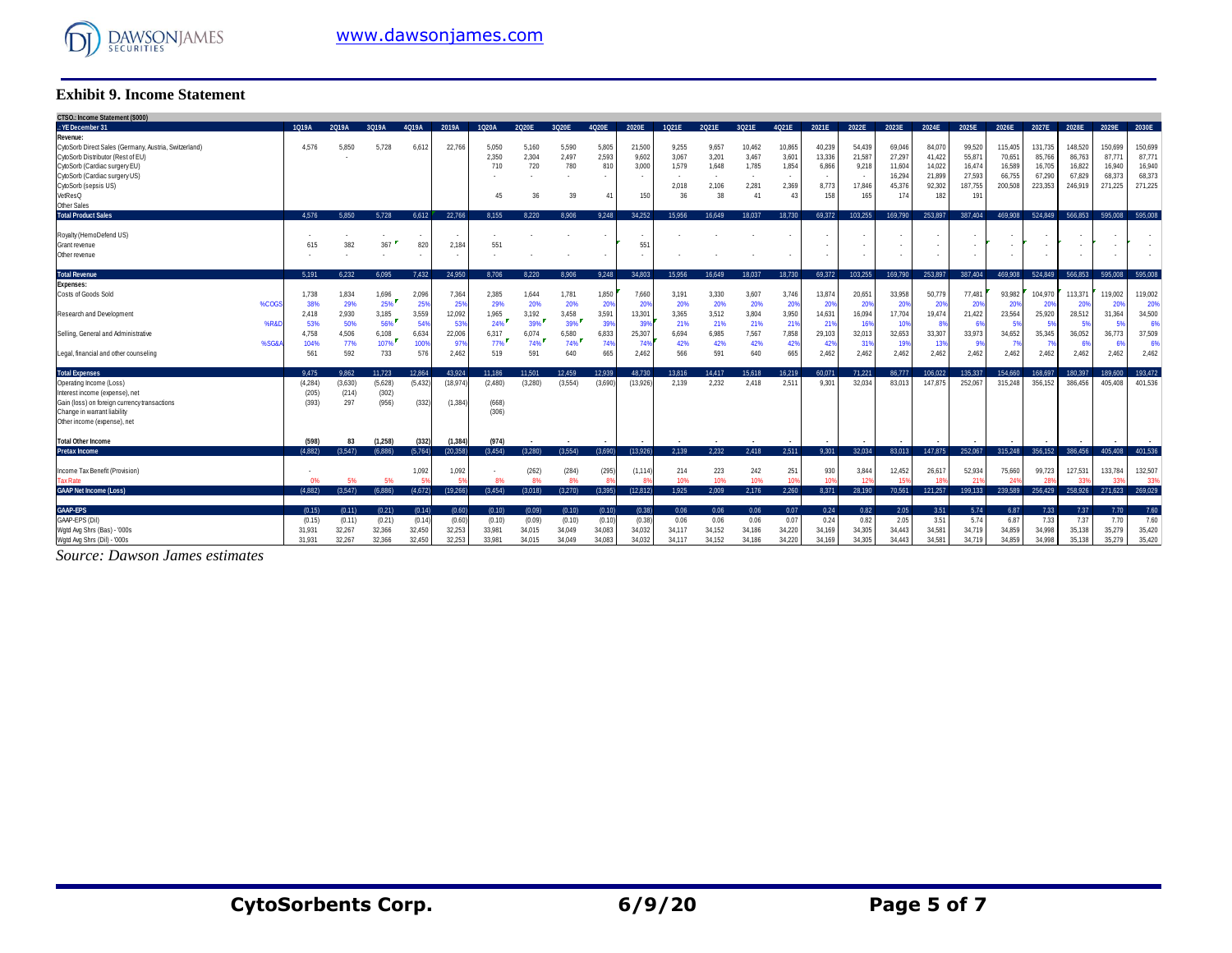

#### **Important Disclosures:**

Companies mentioned in this report include:





Price target and rating changes over the past three years:

- Initiated Buy July 11,  $2019$  Price Target \$15.00
- Update Buy August 12, 2019 Price Target \$15.00
- Update Buy August 15, 2019 Price Target \$15.00
- Update Buy August 19, 2019 Price Target \$15.00 Update – Buy – November 6, 2019 – Price Target \$15.00
- Update Buy February 19, 2020 Price Target \$15.00
- Price Target Increase Buy March 9, 2020 Price Target \$17.00
- Update Buy March 25, 2020 Price Target \$17.00
- Update Buy April 13, 2020 Price Target \$17.00
- Update Buy May  $6, 2020$  Price Target \$17.00
- Update Buy June 9, 2020 Price Target \$17.00

Dawson James Securities, Inc. (the "Firm") is a member of the Financial Industry Regulatory Authority ("FINRA") and the Securities Investor Protection Corporation ("SIPC").

The Firm does not make a market in the securities of the subject company(s). The Firm has NOT engaged in investment banking relationships with CTSO in the prior twelve months, as a manager or co-manager of a public offering and has NOT received compensation resulting from those relationships. The Firm may seek compensation for investment banking services in the future from the subject company(s). The Firm has NOT received any other compensation from the subject company(s) in the last 12 months for services unrelated to managing or co-managing of a public offering.

Neither the research analyst(s) whose name appears on this report nor any member of his (their) household is an officer, director or advisory board member of these companies. The Firm and/or its directors and employees may own securities of the company(s) in this report and may increase or decrease holdings in the future. As of May 31, 2020, the Firm as a whole did not beneficially own 1% or more of any class of common equity securities of the subject company(s) of this report. The Firm, its officers, directors, analysts or employees may affect transactions in and have long or short positions in the securities (or options or warrants related to those securities) of the company(s) subject to this report. The Firm may affect transactions as principal or agent in those securities.

Analysts receive no direct compensation in connection with the Firm's investment banking business. All Firm employees, including the analyst(s) responsible for preparing this report, may be eligible to receive non-product or service-specific monetary bonus compensation that is based upon various factors, including total revenues of the Firm and its affiliates as well as a portion of the proceeds from a broad pool of investment vehicles consisting of components of the compensation generated by investment banking activities, including but not limited to shares of stock and/or warrants, which may or may not include the securities referenced in this report.